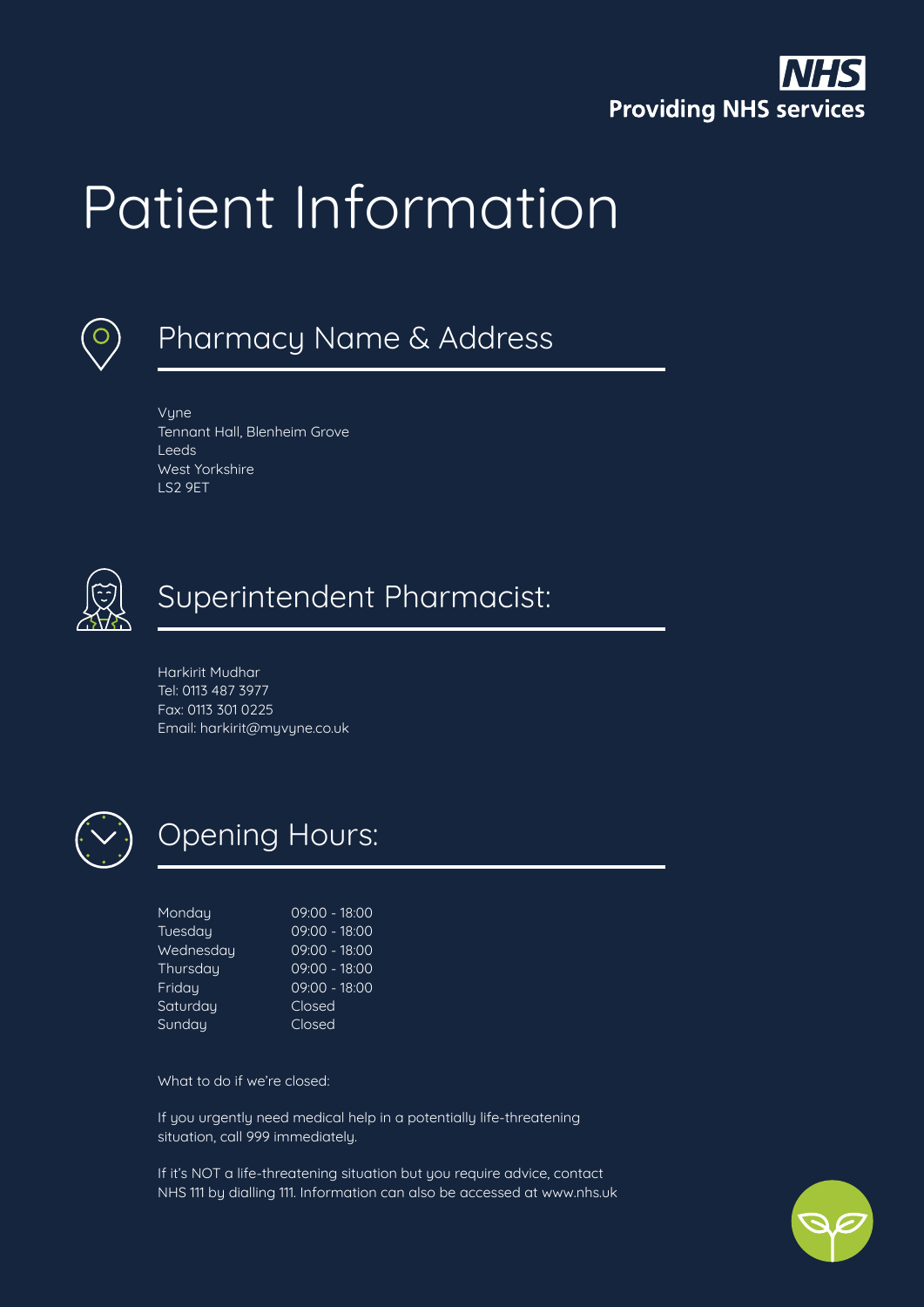

### NHS services we provide:

### Dispensing prescriptions

Vyne is able to dispense both paper and digital prescriptions. We hold a range of different medications and appliances in stock. Orders are received daily from our partner wholesaler. This enables us to maintain an efficient, secure dispensing procedure so all items are received in a timely manner.

All medication MUST be kept out of the reach and sight of children and stored securely. Our team can advise on safe storage of medicines. Speak to us today on **0113 487 3977.**

#### Repeat dispensing

Vyne is able to process NHS repeat dispensing prescriptions. Please get in touch with our team to find out more about this service.

### Unwanted medicines

Please return unwanted medicines to any pharmacy, where they will be safely and responsibly disposed of. Unwanted medication should never be flushed down the toilet. The environmental impact of this is enormous and highly damaging to our delicate ecosystem. Please note, we are unable to accept any returned needles or sharps.

Please contact our team on **0113 487 3977** for further information about returning medicines.

### Health advice and self-care

Our friendly duty pharmacist can provide advice on all medications and advise on minor ailments. Please get in touch to find out more.

Vyne wants to empower all our customers to embrace healthy lifestyle choices. Our team are on hand to provide advice and make individualised recommendations based on your current lifestyle and/or needs. Some examples of where we can offer lifestyle support includes diet and weight loss guidance and smoking cessation advice.

Depending on your needs, if we're unable to provide support, our team will gladly direct you to someone who will be able to help.

#### Vaccinations

Here at Vyne, we provide NHS and private vaccinations for influenza for those ages 18 and over. NHS Flu vaccinations are provided free to those over 65, have certain medical conditions or pregnant women. Please contact us for more information.